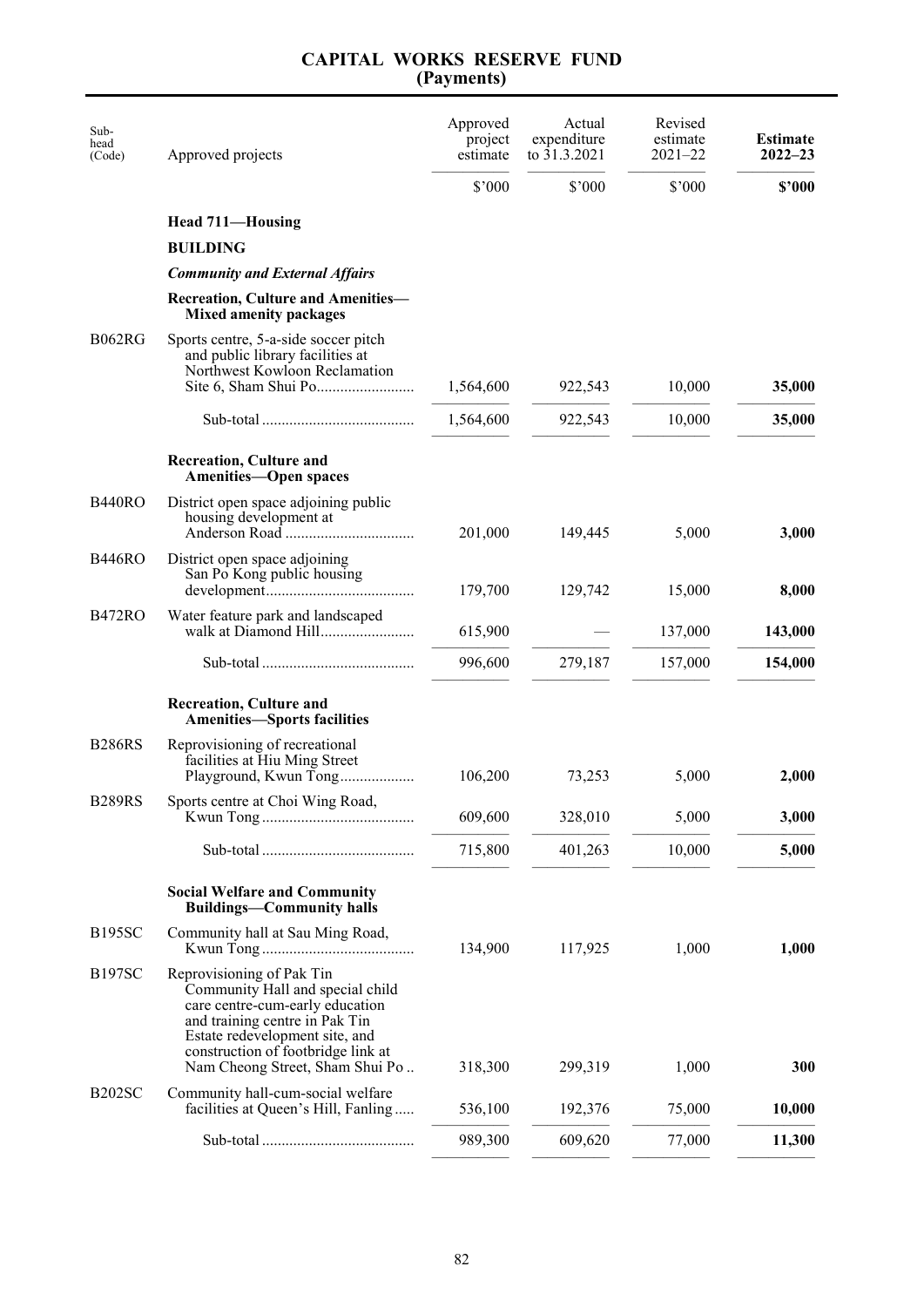| Sub-           |                                                                                                                                     | Approved            | Actual                        | Revised<br>estimate | <b>Estimate</b>  |
|----------------|-------------------------------------------------------------------------------------------------------------------------------------|---------------------|-------------------------------|---------------------|------------------|
| head<br>(Code) | Approved projects                                                                                                                   | project<br>estimate | expenditure<br>to $31.3.2021$ | $2021 - 22$         | $2022 - 23$      |
|                |                                                                                                                                     | \$'000              | \$'000                        | \$'000              | \$2000           |
| <b>Housing</b> |                                                                                                                                     |                     |                               |                     |                  |
|                | <b>BUILDING</b> —Cont'd.                                                                                                            |                     |                               |                     |                  |
|                | <b>Health</b>                                                                                                                       |                     |                               |                     |                  |
|                | <b>Health-Clinics</b>                                                                                                               |                     |                               |                     |                  |
| <b>B075MC</b>  | Community health centre-cum-<br>residential care home for the<br>elderly at Tuen Mun Area 29 West                                   | 1,046,400           | 54,250                        | 107,000             | 178,000          |
|                |                                                                                                                                     |                     |                               |                     |                  |
|                |                                                                                                                                     | 1,046,400           | 54,250                        | 107,000             | 178,000          |
|                | <b>Miscellaneous</b>                                                                                                                |                     |                               |                     |                  |
|                | Support-Others                                                                                                                      |                     |                               |                     |                  |
| <b>B186GK</b>  | Ancillary facilities block at Tseung                                                                                                | 235,200             | 120,202                       | 3,000               | 3,000            |
| <b>B191GK</b>  | Community hall, general outpatient<br>clinic and maternal and child health<br>centre at Ching Hong Road,                            |                     |                               |                     |                  |
|                |                                                                                                                                     | 1,033,200           | 3,463                         | 37,000              | 65,000           |
|                |                                                                                                                                     | 1,268,400           | 123,665                       | 40,000              | 68,000           |
|                |                                                                                                                                     | 6,581,100           | 2,390,528                     | 401,000             | 451,300          |
|                | <b>CIVIL ENGINEERING</b>                                                                                                            |                     |                               |                     |                  |
|                | <b>Infrastructure</b>                                                                                                               |                     |                               |                     |                  |
|                | Civil Engineering-<br><b>Land development</b>                                                                                       |                     |                               |                     |                  |
| <b>B766CL</b>  | Site formation and infrastructure<br>works for public housing<br>development at Ka Wai Man Road<br>and Ex-Mount Davis Cottage Area, | Cat. B              |                               |                     | $18,000 \dagger$ |
| <b>B779CL</b>  | Site formation works for public<br>housing development at Hiu Ming                                                                  | 169,600             | 16,678                        | 36,000              | 4,922            |
| B780CL         | Site formation and infrastructure<br>works for public housing<br>development at Wang Chau,                                          | 1,800,200           | 70,100                        | 206,004             | 215,723          |
| <b>B781CL</b>  | Infrastructure works for public<br>housing development at Area 54,                                                                  | 284,800             | 188,437                       | 13,850              | 723              |
| <b>B783CL</b>  | Infrastructure works for development                                                                                                | 1,459,500           | 599,333                       | 21,016              | 12,000           |

\_\_\_\_\_\_\_\_\_\_\_\_\_\_\_\_\_\_\_\_\_\_\_\_\_\_\_\_\_\_\_\_\_\_\_\_\_\_\_\_\_\_\_\_\_\_\_\_\_\_\_\_\_\_\_\_\_\_\_\_\_\_\_\_\_\_\_\_\_\_\_\_\_\_\_\_\_\_\_\_\_\_\_\_\_\_\_\_\_\_\_\_\_\_\_ †B766CL Subject to funding approval of the Finance Committee, the project at a rough order of cost of \$1,024,400,000 is planned to start in the third quarter of the 2022–23 financial year, with an estimated expenditure of \$18,000,000 in 2022–23.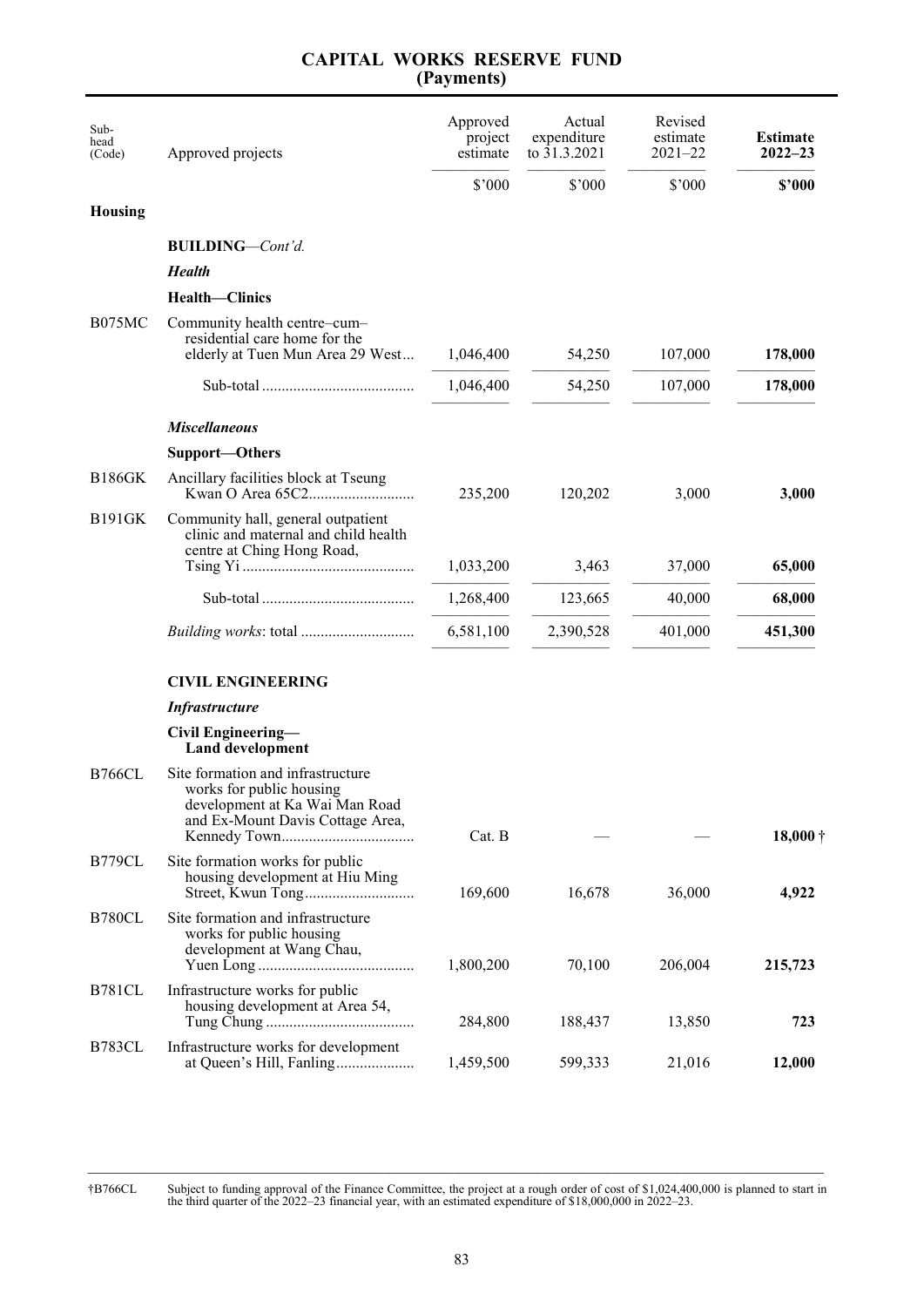| Sub-<br>head<br>(Code) | Approved projects                                                                                                             | Approved<br>project<br>estimate | Actual<br>expenditure<br>to 31.3.2021 | Revised<br>estimate<br>$2021 - 22$ | <b>Estimate</b><br>$2022 - 23$ |
|------------------------|-------------------------------------------------------------------------------------------------------------------------------|---------------------------------|---------------------------------------|------------------------------------|--------------------------------|
|                        |                                                                                                                               | \$'000                          | \$'000                                | \$'000                             | \$3000                         |
| <b>Housing</b>         |                                                                                                                               |                                 |                                       |                                    |                                |
|                        | <b>CIVIL ENGINEERING—Cont'd.</b>                                                                                              |                                 |                                       |                                    |                                |
|                        | <b>Infrastructure</b> —Cont'd.                                                                                                |                                 |                                       |                                    |                                |
|                        | Civil Engineering—<br>Land development-Cont'd.                                                                                |                                 |                                       |                                    |                                |
| <b>B784CL</b>          | Site formation and infrastructure<br>works for public housing<br>development at Area 48, Fanling                              | Cat. B                          |                                       |                                    | $30,003$ †                     |
| <b>B795CL</b>          | Site formation and infrastructure<br>works for public housing<br>developments at Pok Fu Lam                                   | 4,571,300                       | 60,220                                | 160,410                            | 492,817                        |
| <b>B808CL</b>          | Site formation and infrastructure<br>works for public housing<br>developments at Tseung Kwan O                                | 2,508,400                       |                                       | 25,200                             | 137,000                        |
| <b>B810CL</b>          | Site formation and infrastructure<br>works for public housing<br>development at Long Bin,                                     | 1,642,700                       |                                       | 7,771                              | 121,488                        |
| <b>B812CL</b>          | Site formation and infrastructure<br>works for public housing<br>developments at Pik Wan Road,                                | 1,823,300                       | 31,179                                | 196,024                            | 135,800                        |
| <b>B813CL</b>          | Site formation and infrastructure<br>works for public housing<br>developments at Chung Nga Road<br>and Area 9, Tai Po-Phase 1 | 1,146,800                       | 416,254                               | 6,500                              | 7,086                          |
| <b>B821CL</b>          | Site formation and infrastructure<br>works for public housing<br>development at Yan Wing Street,                              | 111,800                         | 30,383                                | 2,726                              | 4,907                          |
| <b>B857CL</b>          | Site formation and infrastructure<br>works for public housing<br>developments at Tuen Mun                                     | 968,400                         |                                       | 68,200                             | 110,000                        |
| <b>B858CL</b>          | Site formation and infrastructure<br>works for public housing<br>developments at Kam Tin South,                               | 907,100                         |                                       | 45,000                             | 85,000                         |
|                        |                                                                                                                               |                                 |                                       |                                    |                                |
|                        |                                                                                                                               | 17,393,900                      | 1,412,584                             | 788,701                            | 1,375,469                      |
|                        | Civil engineering works: total                                                                                                | 17,393,900                      | 1,412,584                             | 788,701                            | 1,375,469                      |

\_\_\_\_\_\_\_\_\_\_\_\_\_\_\_\_\_\_\_\_\_\_\_\_\_\_\_\_\_\_\_\_\_\_\_\_\_\_\_\_\_\_\_\_\_\_\_\_\_\_\_\_\_\_\_\_\_\_\_\_\_\_\_\_\_\_\_\_\_\_\_\_\_\_\_\_\_\_\_\_\_\_\_\_\_\_\_\_\_\_\_\_\_\_\_ †B784CL Subject to funding approval of the Finance Committee, the project at a rough order of cost of \$1,209,500,000 is planned to start in the second quarter of the 2022–23 financial year, with an estimated expenditure of \$30,003,000 in 2022–23.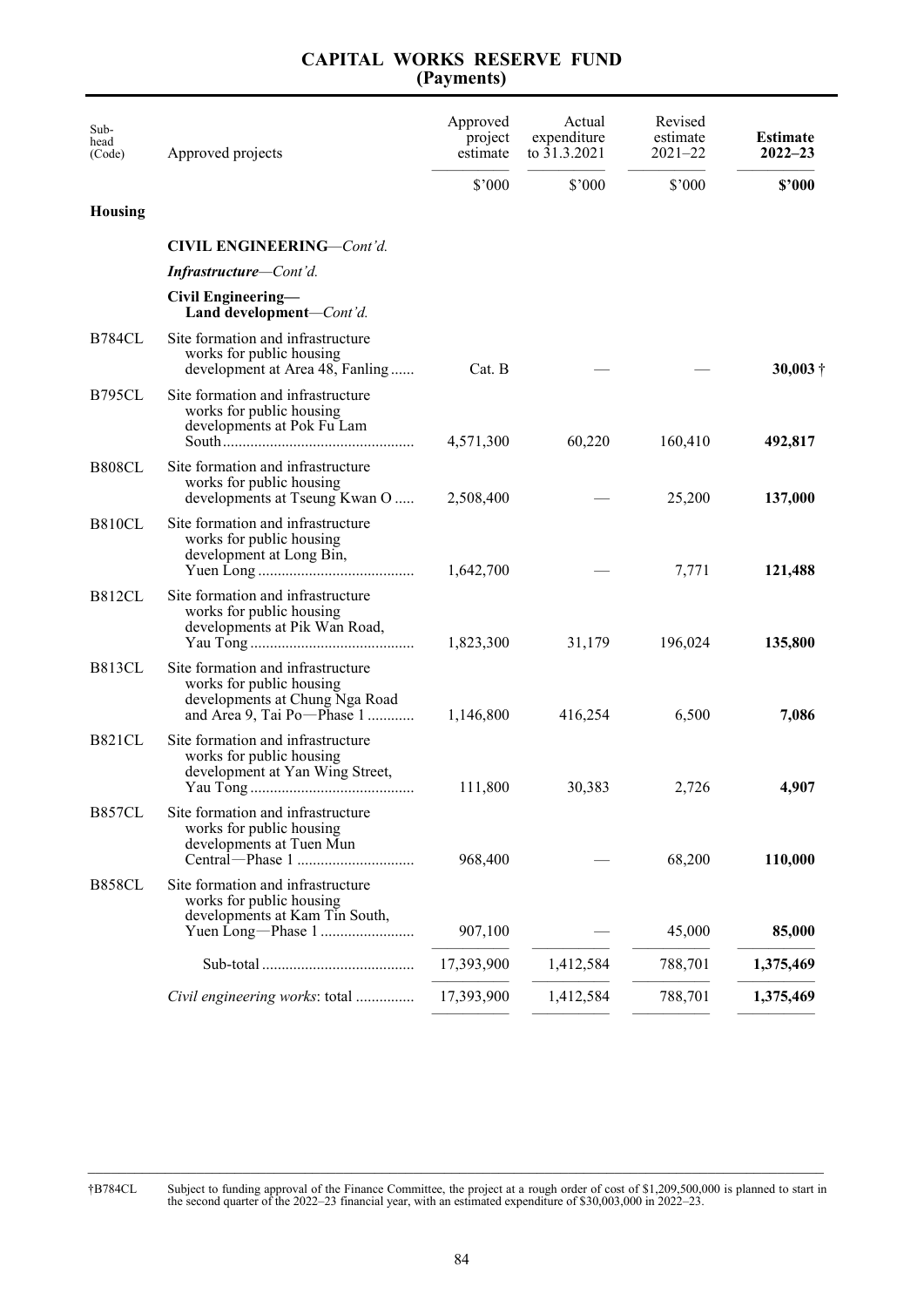| Sub-<br>head<br>(Code) | Approved projects                                                                                     | Approved<br>project<br>estimate | Actual<br>expenditure<br>to 31.3.2021 | Revised<br>estimate<br>$2021 - 22$ | <b>Estimate</b><br>$2022 - 23$ |
|------------------------|-------------------------------------------------------------------------------------------------------|---------------------------------|---------------------------------------|------------------------------------|--------------------------------|
|                        |                                                                                                       | \$'000                          | \$'000                                | \$'000                             | \$'000                         |
| <b>Housing</b>         |                                                                                                       |                                 |                                       |                                    |                                |
|                        | <b>TRANSPORT</b>                                                                                      |                                 |                                       |                                    |                                |
|                        | <b>Infrastructure</b>                                                                                 |                                 |                                       |                                    |                                |
|                        | Transport-Footbridges/pedestrian<br>tunnels                                                           |                                 |                                       |                                    |                                |
| B177TB                 | Footbridge link at Sau Ming Road,                                                                     | 130,100                         | 57,237                                | 7,370                              | 10,643                         |
| <b>B187TB</b>          | Footbridge improvement works at<br>Siu Hong Road, Tuen Mun                                            | 129,500                         | 47,890                                | 3,600                              | 3,510                          |
| <b>B189TB</b>          | Extension of footbridge and cycle<br>parking area at Choi Yuen Road,                                  | 102,700                         | 50,399                                | 3,500                              | 3,360                          |
| <b>B194TB</b>          | Transport infrastructure works for<br>development at Diamond Hill                                     | 1,850,400                       |                                       | 170,745                            | 323,993                        |
|                        |                                                                                                       | 2,212,700                       | 155,526                               | 185,215                            | 341,506                        |
|                        | Transport-Interchanges/<br>bus termini                                                                |                                 |                                       |                                    |                                |
| B070TI                 | Public transport interchange at Area                                                                  | 69,900                          |                                       |                                    | 54,700                         |
| <b>B082TI</b>          | Public transport interchange at<br>Northwest Kowloon Reclamation                                      | 174,000                         | 56,123                                | 66,644                             | 5,121                          |
| <b>B083TI</b>          | Public transport interchange at<br>Pak Wan Street, Sham Shui Po                                       | 108,200                         | 84,093                                | 10,567                             | 5,000                          |
| <b>B084TI</b>          | Public transport interchange at<br>Tak Tin Street and associated road<br>improvement works in Lam Tin | $Cat$ . B                       |                                       |                                    | $723 +$                        |
| <b>B085TI</b>          | Public transport interchange at                                                                       | 269,000                         |                                       | 2,052                              | 36,419                         |
|                        |                                                                                                       | 621,100                         | 140,216                               | 79,263                             | 101,963                        |
|                        | <b>Transport-Roads</b>                                                                                |                                 |                                       |                                    |                                |
| <b>B868TH</b>          | Road improvement works at<br>Ma On Shan, Sha Tin                                                      | 587,700                         | 112,718                               | 80,573                             | 66,250                         |
|                        |                                                                                                       | 587,700                         | 112,718                               | 80,573                             | 66,250                         |
|                        |                                                                                                       | 3,421,500                       | 408,460                               | 345,051                            | 509,719                        |
|                        |                                                                                                       |                                 |                                       |                                    |                                |

†B084TI Subject to funding approval of the Finance Committee, the project at a rough order of cost of \$104,400,000 is planned to start in the first quarter of the 2022–23 financial year, with an estimated expenditure of \$723,000 in 2022–23.

\_\_\_\_\_\_\_\_\_\_\_\_\_\_\_\_\_\_\_\_\_\_\_\_\_\_\_\_\_\_\_\_\_\_\_\_\_\_\_\_\_\_\_\_\_\_\_\_\_\_\_\_\_\_\_\_\_\_\_\_\_\_\_\_\_\_\_\_\_\_\_\_\_\_\_\_\_\_\_\_\_\_\_\_\_\_\_\_\_\_\_\_\_\_\_